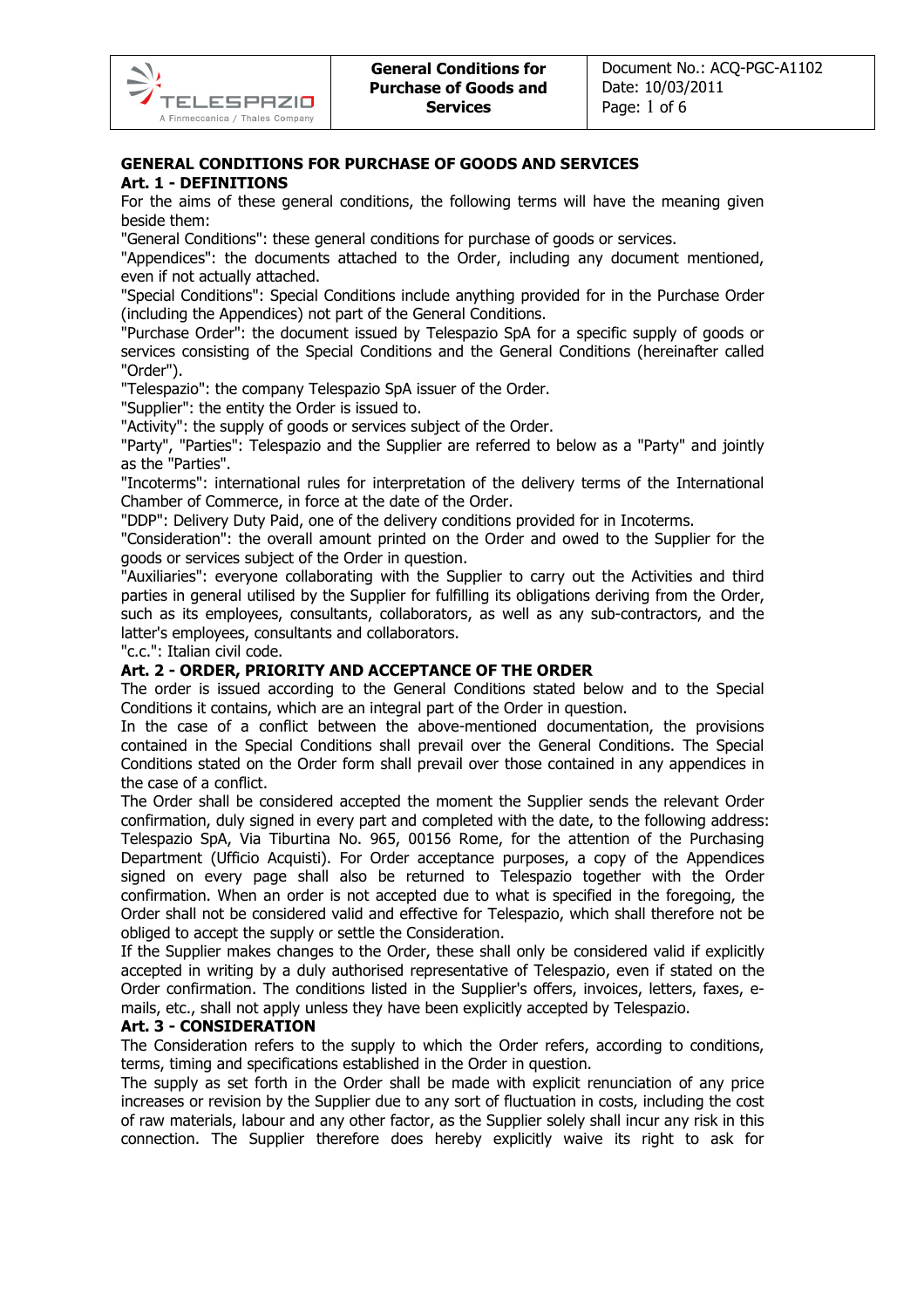cancellation of an Order, due to supervening excessive costs pursuant to article 1467 of the Italian civil code.

Charges for packing, customs, insurance and any other rate, tax or duty to be paid for any reason to private or public entities are considered included in the Consideration agreed upon, unless the Parties agree otherwise.

The parties agree that the Consideration is intended inclusive of any cost and charge, including those the Supplier shall incur to comply with laws, regulations, rules, technical requirements and provisions issued by concerned authorities, as well as to obtain from the concerned entities the permits and authorisations required for carrying out the Activities.

For supplies intended for geographic areas with tax breaks, also particular fulfilments specified and agreed upon between the Parties from time to time shall be observed.

#### Art. 4 - LIABILITY

**TELESPAZIO** A Finmeccanica / Thales Company

By accepting the Order, the Supplier undertakes to keep Telespazio, its directors, employees and delegates free and unharmed by any claim filed by third parties in or out of court related to the activities, materials, instruments, equipment, plants, etc. concerned by the supply or systems that shall be adopted for execution of the same.

The Supplier agrees for itself and its Auxiliaries to keep Telespazio, its directors, employees and delegates free and unharmed by any damage caused to persons or property belonging to Telespazio or third parties, caused by carrying out the Activities as set forth in the Order in question, and shall bear all related burdens, costs and charges.

Telespazio assumes no liability towards third parties for the latter's rights or commitments made to the Supplier in relation to carrying out the Activities as set forth in the Order.

#### Art. 5 - OBLIGATIONS TO THE PERSONNEL

The Supplier guarantees that the Activities shall be carried out by employing workers that are regularly hired and a part of its organisation in accordance with the terms of law and applicable National Collective Labour Agreements and Trade Union Agreements, and in accordance with accident prevention rules on the subject.

The Supplier declares and guarantees that it is in order with obligations related to the payment of social security contributions of its Auxiliaries provided for by regulations in force and hereby undertakes to comply with said obligations and show the documentation proving fulfilment of said obligations at the request of Telespazio.

To allow its Auxiliaries to enter Telespazio's premises, under the responsibility of the Supplier and the conditions provided for the Telespazio's safety and security rules, the Supplier agrees to send in advance a list of the names of the people who shall enter said premises.

When foreign personnel shall enter Telespazio's premises, the Supplier shall comply with what has been established in the foregoing, and also send Telespazio details of an identification document sufficiently in advance and by no later than 10 days before the person shall enter its premises.

Breach of the obligations as set forth in this article will lead to termination of the Order by law, without prejudice to Telespazio's right to compensation for any damages even when jointly responsible with the Supplier.

#### Art. 6 – SAFETY OBLIGATIONS

The Supplier undertakes to comply fully with provisions in force on occupational health and safety, hygiene and the environment with particular but not exclusive reference to Italian legislative decree 81 of April 9, 2008, as amended. Specifically, as regards the provisions of art. 26 of Italian legislative decree 81 of April 9, 2008, the Supplier:

- undertakes to update the documentation submitted prior to the Order proving its technical and professional qualification;

- declares under its responsibility that it has received detailed information on specific risks existing in the environment it shall operate in and on prevention and emergency measures adopted;

- undertakes to scrupulously conform the behaviour of its Auxiliaries to the safety plan in force for the place where the activities are carried out and acknowledges that Telespazio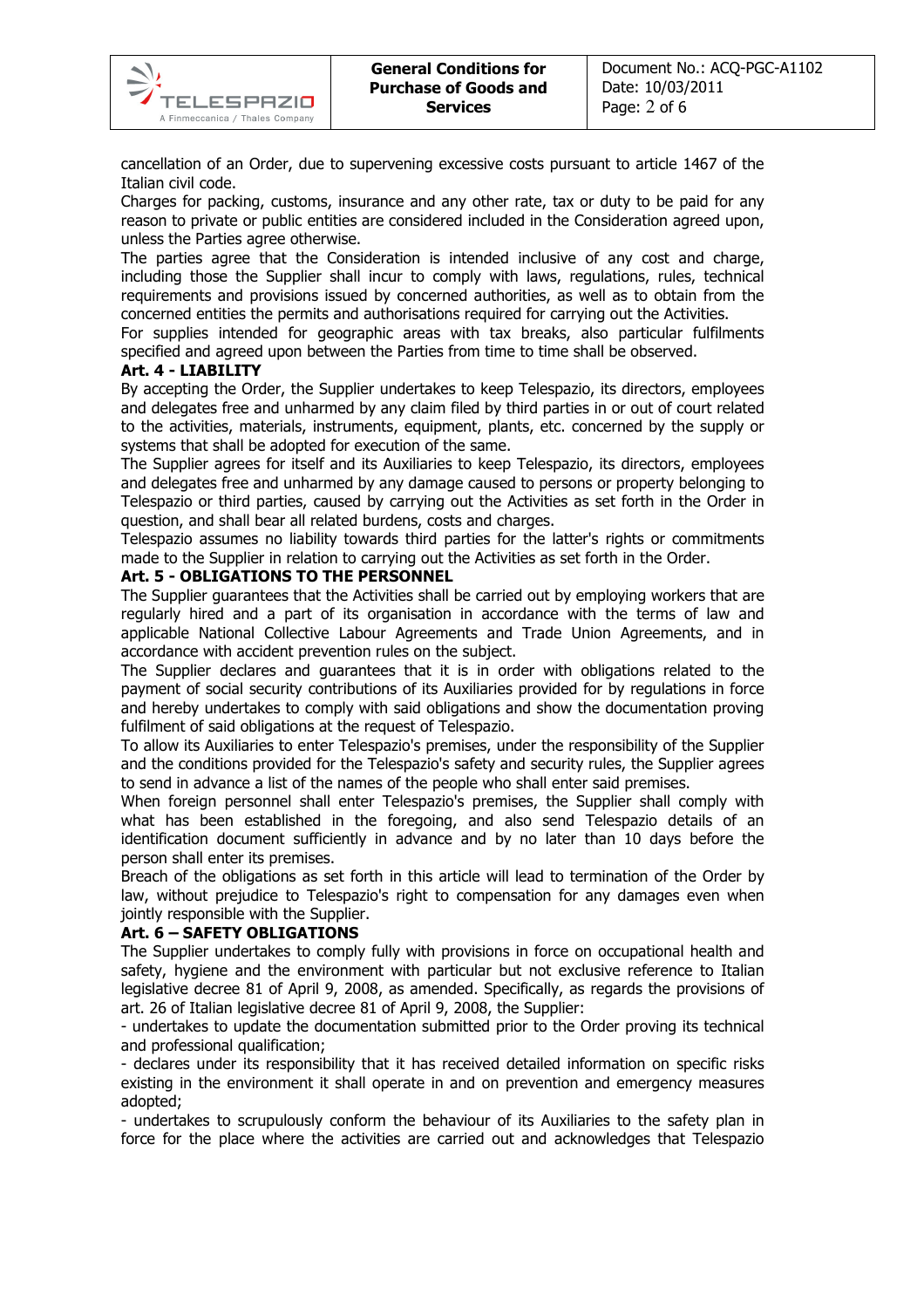retains the right, at its discretion, to request replacement of its personnel who have breached behavioural and safety rules;

- agrees to cooperate with implementation of risk prevention and protection measures

against workplace accidents while carrying out the activities to which the Order refers;

- undertakes to coordinate interventions for the protection and prevention against the risk that workers are exposed to, keeping each other informed so as to eliminate any risks due to interference with activities of different businesses involved in realising the project as a whole; - declares that it has fulfilled legal obligations as regards insurance, social security and protection of workers, and as regards work and safety equipment;

- undertakes to provide its employees with suitable photo identification badges giving details on the worker, his employer's name, date of hiring and in case of a sub-contract, the related permit.

Breach of the obligations and commitments described above is grounds for cancellation of the Order, in accordance with art. 1456 of the Italian civil code, without prejudice to the right to compensation for damages.

#### Art. 7 - REPRESENTATIONS AND WARRANTIES

By accepting the Order, the Supplier:

**TELESPAZIO** A Finmeccanica / Thales Company

- declares, under its responsibility, that it is not in any temporary or permanent conditions of incompatibility with carrying out the activities to which the Order refers, as laid down in rules of law in force;

- guarantees that no rules of law or applicable regulations or third party rights will be breached to carry out the activities to which the Order refers, including but not limited to industrial and intellectual property rights;

- declares and guarantees that it owns outright the goods and any licenses provided in connection with the Order and declares that the goods are free from any obligation, collateral security or third party rights;

- guarantees that the goods relating to the Order shall conform to any European Union standards that applies to them.

The Supplier undertakes to keep Telespazio unharmed by any sort of loss, cost, damage or charge incurred by Telespazio due to breach, untruthfulness or inaccuracy of any of the declarations or guarantees contained in this article. Telespazio retains the right to terminate the Order by law, pursuant to article 1456 of the Italian civil code, due to any breach, untruthfulness or inaccuracy of any of the foregoing declarations or guarantees, without prejudice to its right to compensation for any damages.

#### Art. 8 - DELIVERY AND RETURN OF THE GOODS

The Supplier agrees to deliver the goods related to the Order based on what is established in these General Conditions, and other specifications in the Special Conditions. The delivery conditions of the goods shall be DDP at the place of delivery specified on the Order (carriage free), unless provided for otherwise in the Special Conditions. A copy of the packing slip or equivalent document shall travel with the goods. This document shall show details on the Order (number, date and order position) it refers to.

Defective goods or those not meeting the conditions agreed upon or not conforming to drawings or technical characteristics, etc. shall be refused and put at the disposal of the Supplier or returned to the assigned port at the Supplier's expense.

#### Art. 9 - WARRANTY

The Supplier guarantees that the goods or services supplied meet the technical specifications foreseen in the Order. The Supplier further guarantees that they are free from flaws and material and manufacturing defects.

The Supplier undertakes to repair or replace at its expense any flawed supply or defective or flawed parts with new and original spare parts. Transport costs necessary for replacement or repair of the defective supply shall be borne by the Supplier.

The warranty period of the goods related to the Order is 12 (twelve) months or any greater term provided for by the laws in force, starting from the acceptance date of the supply. If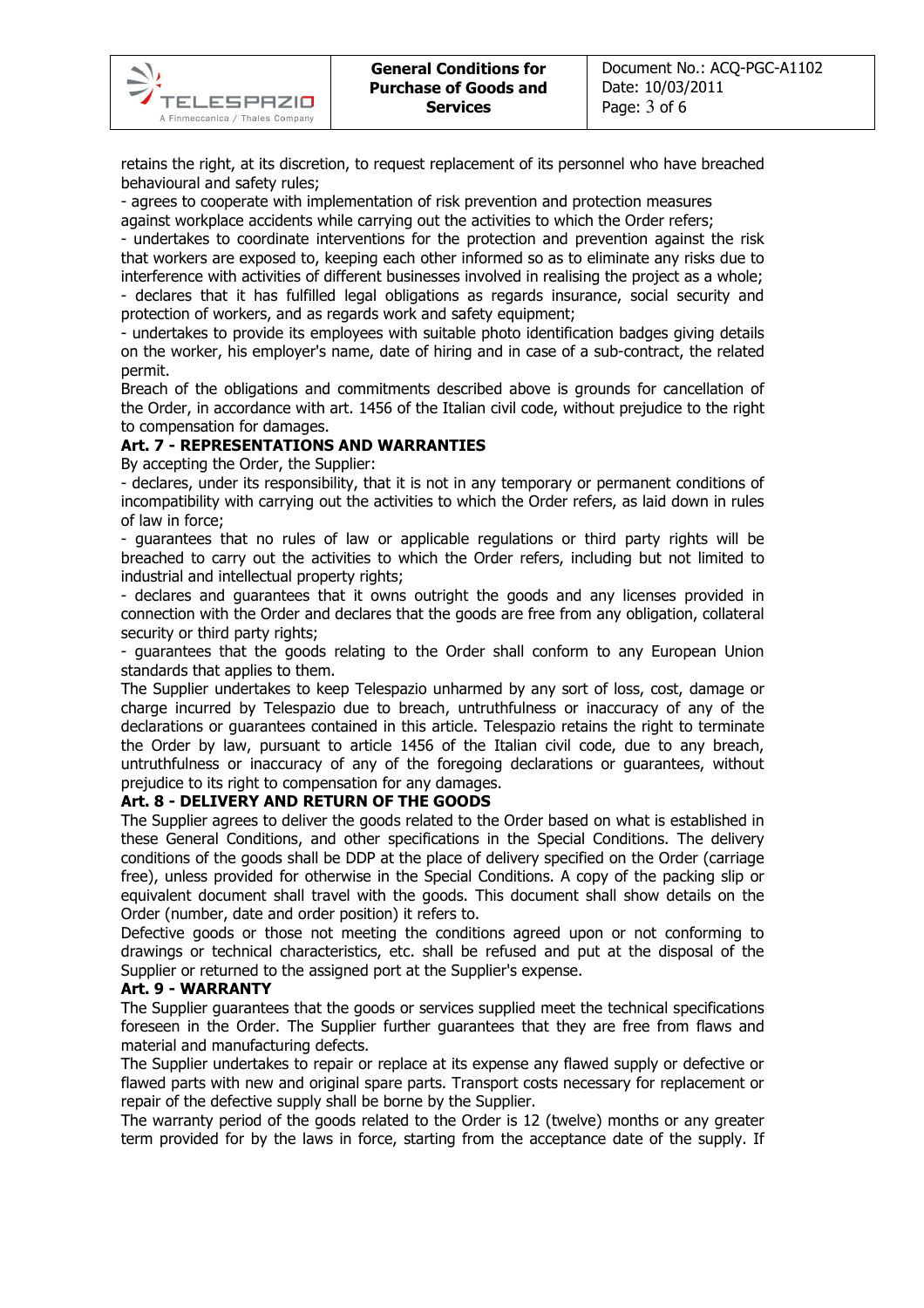goods have been repaired or replaced, the warranty period will be automatically extended by the period of time for which the goods were not at the disposal of Telespazio.

The warranty does not apply when a defect is caused by natural wear and tear, or Telespazio's inexperience of negligence.

When replacement of flawed parts is impossible, the Order shall be considered cancelled and the Supplier shall be obliged to provide compensation for any damages.

# Art. 10 – TELESPAZIO FURNISHED ITEMS

All items furnished by Telespazio for carrying out the Activities shall be returned upon completion of the Activity as set forth in the Order, unless the Parties agree otherwise. The Supplier cannot transfer to third parties, alter or use the items furnished by Telespazio for other purposes and shall be responsible for their safekeeping, preservation and proper use. Specifically, the Supplier agrees to utilise the above-mentioned items with the utmost care and diligence. In the case of destruction, damage or loss due to its own fault, the Supplier will be obliged to replace or repair such items at its own expense, or when that is impossible to reimburse Telespazio for the difference in value determined on the basis of current market prices in relation to the extent of the loss. The Supplier is not obliged to pay any compensation due to normal wear and tear deriving from proper use of the items in question. The Supplier agrees not to hold Telespazio liable for any damage to persons or property which may be caused by improper use of the Telespazio furnished items, and has checked them beforehand and found them safe and suitable for their intended use.

#### Art. 11 - INVOICING AND PAYMENTS

The invoice shall refer to one Order only and contain details on the Order (number, date and order position) it refers to and be sent to Telespazio, Via Tiburtina 965, 00156 Rome, for the attention of Suppliers Administration (Amministrazione Fornitori). The original of each document accompanying the supply (certificates of origin and quality, vouchers, etc.) or necessary to let Telespazio check and accept the invoice in question shall be produced and submitted.

The Supplier agrees to send any changes in the information related to payment (e.g. bank details) with written notices addressed to Telespazio, Via Tiburtina 965, 00156 Rome, for the attention of Suppliers Administration (Amministrazione Fornitori).

#### Art. 12 - CONFIDENTIALITY

The Supplier agrees to comply with and ensure that its Auxiliaries comply with the confidentiality obligation related to all information, data, documentation and news concerning the Order. Accordingly, the Supplier will be obliged to take all necessary prevention measures, specifically, all actions, including of a legal nature, required to prevent distribution and use of the foregoing.

The Parties mutually acknowledge that the confidentiality obligations provided for in this article shall apply for the validity of the Order and for three years after termination of the same for any cause or reason.

If the obligations provided for in the previous paragraphs are breached, Telespazio can cancel the Order, according to art. 1456 of the Italian civil code, without prejudice to compensation for any damages.

The Parties further acknowledge that none of the content of the Order can ever be interpreted or utilised to prevent distribution or circulation of information that is: (I) public domain when it is exchanged by the Parties, or becomes so thereafter, (II) obtained from third parties without confidentiality obligation; (III) worked out independently or internally by one of the Parties without using any element found in the information or documentation received from the other Party; (IV) received formally from a public authority having competence or jurisdiction over the Parties.

#### Art. 13 - ANTIMAFIA PROVISIONS

The Supplier undertakes to provide the necessary documentation for the issue of certificates from the prefect's office, in accordance with antimafia regulations in force.

The Supplier acknowledges that the Order's efficacy is subordinate to full compliance with antimafia legislation in force during its period of validity. Specifically, it acknowledges that no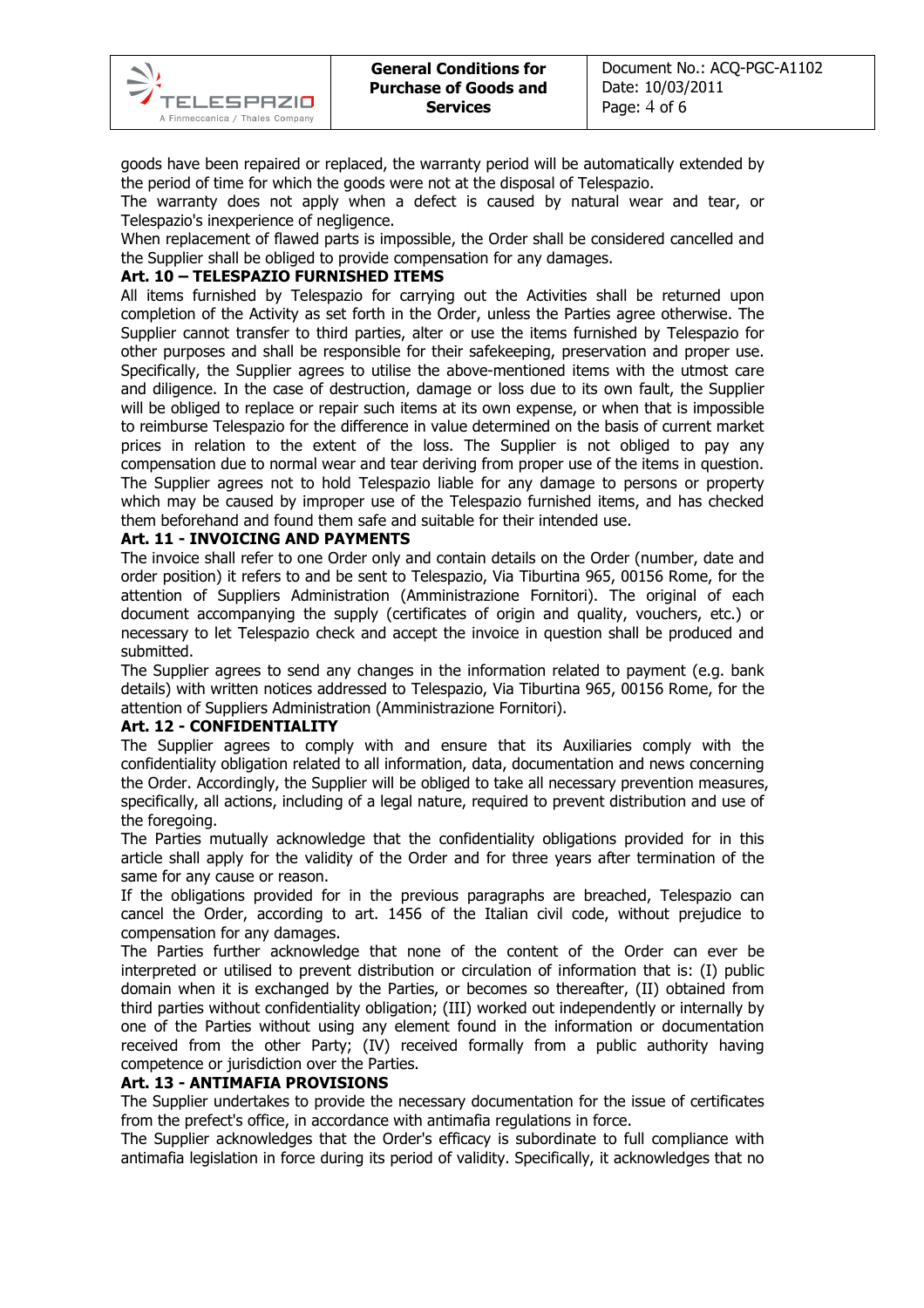

sanction, whether definitive or provisional, entailing the inability to contract, according to antimafia legislation in force, has been inflicted against the Supplier's legal representative or members of the administrative body, such as prevention measures or exclusions, suspensions or lapses as set forth in said regulations, and no pending proceedings for application of the same provisions or convictions are underway.

If the Supplier fails to comply with the said antimafia provisions, the Order will be cancelled by law, without prejudice to the right to compensation for any damages.

## Art. 14 - INDEPENDENCE OF THE PARTIES

Telespazio and the Supplier declare and confirm that they are independent parties and retain their independence. Without prejudice to the obligations assumed by the Supplier upon acceptance of the Order, the Parties explicitly declare that the Activities will be carried out in total independence and they will be free to organise them without any ties as employer or employee or of subordination or working hours.

The Order does not establish any relationship of association, partnership, consortium, common organisation or agency between Telespazio and the Supplier.

Neither Telespazio nor the Supplier has the power to bind the other party or assume obligations on behalf of the other without the prior written consent of the interested party.

The Parties hereby agree to operate with a spirit of utmost collaboration and to respect to the letter every law or regulation that applies and based on the highest standards of ethics. Specifically, they undertake to exchange all information necessary for properly carrying out the activities and commitments provided for in the Order.

#### Art. 15 - ASSIGNMENT

The Supplier is strictly forbidden to assign for any reason, all or some of its obligations or rights deriving from the Order without the prior written consent of a duly authorised representative of Telespazio, otherwise the assignment shall be null and void. Disregard for this provision shall entitle Telespazio to cancel the Order, according to art. 1456 of the Italian civil code, without prejudice to Telespazio's right to compensation for any damages.

#### Art. 16 – TERMINATION

Apart from what has been explicitly provided for in each article of these General Conditions and the Special Conditions, if any, Telespazio can exercise the right to cancellation pursuant to art. 1456 of the Italian civil code, without prejudice to its right to compensation for any damages, if the Supplier shall undergo receivership, bankruptcy or other insolvency or enforcement procedure.

#### Art. 17 – TRACEABILITY OF FINANCIAL FLOWS

When the Order contains the tender identification code (CIG) and, when obligatory, the unique project code (CUP), or they have been sent by Telespazio to the Supplier thereafter, the Order in question is subject to application of Italian law 136 of August 13, 2010, as amended.

In that case the Supplier as subcontractor of Telespazio assumes all obligations with no exceptions whatsoever for the traceability of financial flows as governed by article 3 of said law.

# Art. 18 – CODE OF ETHICS

The Supplier will carry out the activities related to the Order in full compliance with the Code of Ethics, an integral part of the Organisational Model adopted by Telespazio pursuant to Italian legislative decree 231/01, as amended, which the Supplier declares that it knows and accepts. Said document is available at the Internet site www.telespazio.com in the Governance section; the Supplier shall at any time be entitled to ask Telespazio to deliver a paper copy of it.

The Parties agree that breach of the principles established in said Code of Ethics, even partial, will constitute a serious default and will give Telespazio the right to terminate the Order by law, pursuant to article 1456 of the Italian civil code, without prejudice to its right to compensation for any damages.

In the event that there is news, including in the press, from which this breach can be deduced, while awaiting verifications Telespazio will be entitled to suspend performance of